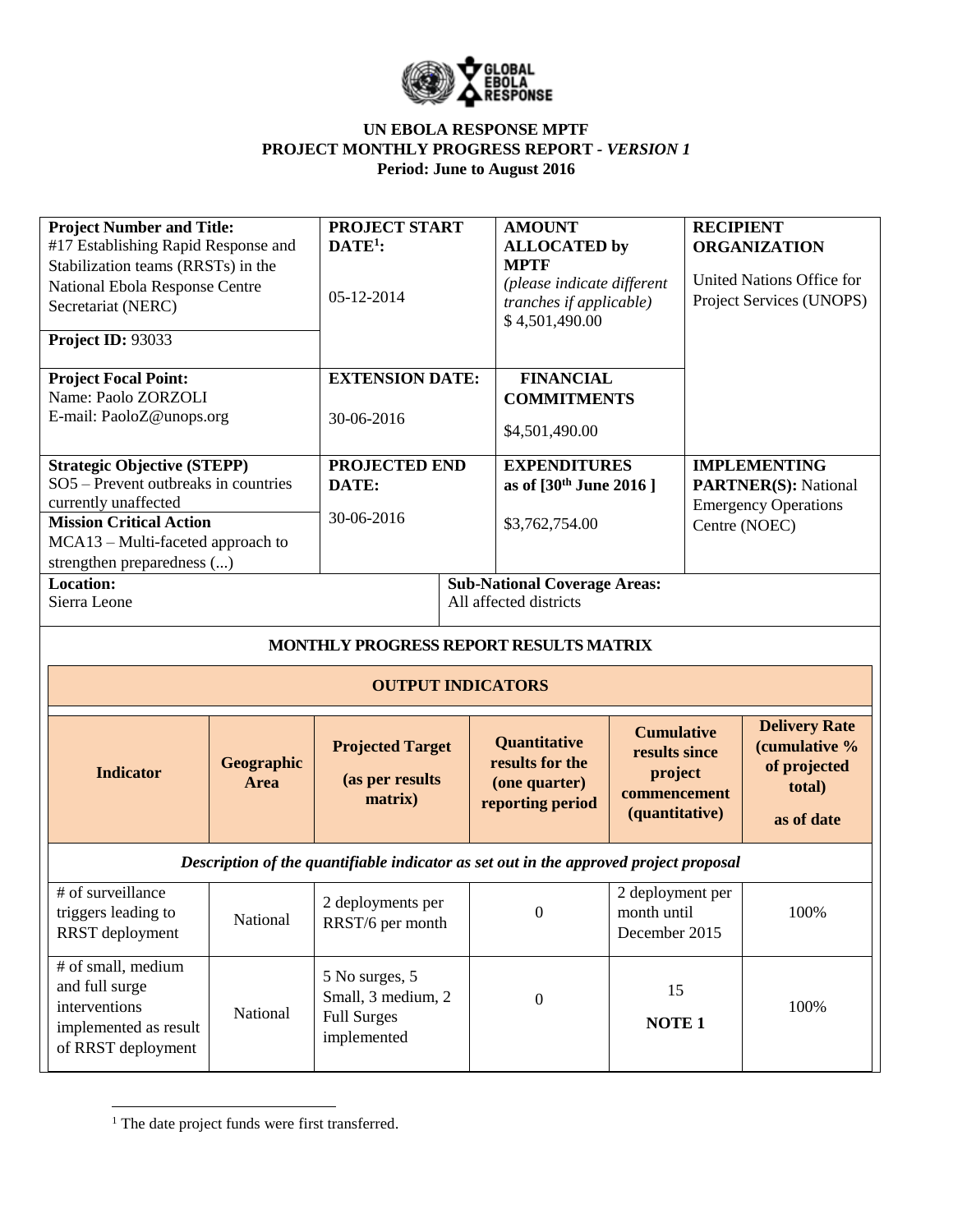

| # of Situation Room<br>and NERC/NEOC<br>secretary salaries<br>paid<br><b>NOTE 2</b> | National | 100% Salaries Paid<br>(32) personnel paid<br>for the period July to<br>December 2015,<br>$(13)$ personnel paid<br>for the period Jan to<br>April, (1) personnel<br>paid for the period<br>Jan to March, (12)<br>for May and June<br><b>NOTE 7</b> | 100% salaries<br>paid | All Salaries paid<br>for $2015$ and<br>2016 | 100% salaries<br>paid.<br>NOTE <sub>5</sub> |
|-------------------------------------------------------------------------------------|----------|---------------------------------------------------------------------------------------------------------------------------------------------------------------------------------------------------------------------------------------------------|-----------------------|---------------------------------------------|---------------------------------------------|
|                                                                                     |          | <b>EFFECT INDICATORS</b> (if available for the reporting period)                                                                                                                                                                                  |                       |                                             |                                             |
| % EVD surge and<br>spread stopped in<br>locations assessed by<br><b>RRSTs</b>       | National | 100%                                                                                                                                                                                                                                              | $0\%$                 | 100\%                                       | 100%                                        |
| % of secondary cases                                                                | National | $<$ 10%                                                                                                                                                                                                                                           | 0%                    | 1%                                          | 100%                                        |
| % of tertiary cases                                                                 | National | 0%                                                                                                                                                                                                                                                | 0%                    | 0%                                          | 100%                                        |
| % of RRST missions<br>converted to full<br>surge interventions                      | National | $<$ 25%                                                                                                                                                                                                                                           | 0%                    | 5%                                          | 100%<br>NOTE 6                              |

### **NARRATIVE**

#### **Situation Update**

*NOTE 1: A total of 15 surges have accomplished together by UNMEER (total 9 surges, including 7 full and 2 medium), and UNOPS (6 surges which are presented below).* 

*NOTE 2: Starting on 1st January 2016 the NERC became NEOC but the logic of the project and the logic of the indicators did not change. According to the extension of the project the payment of the salaries activity was extended and completed at the end of June 2016.*

*NOTE 3 – All backlog of salaries for the list of the 12 employees of NEOC to be paid for the period May to June 2016 have been paid during the month of June.*

*NOTE 4 – The list of 14 employees of NEOC that the MoHS (CMO) communicated to UNOPS for payment for the period January to April had a mistake in the bank details. For this reason, one of those 14 had not been paid as at May 2016. The mistake has been corrected and the salary paid. There remains one employee, who travelled out of the country. He is expected to collect his cheque before the end of September.*

*NOTE 5 – The indicator is calculated as number of employees to which salary has been paid versus objective for the period July 2015 to June 2016. The percentage does not depend by the value of the salary but by the number of people and months*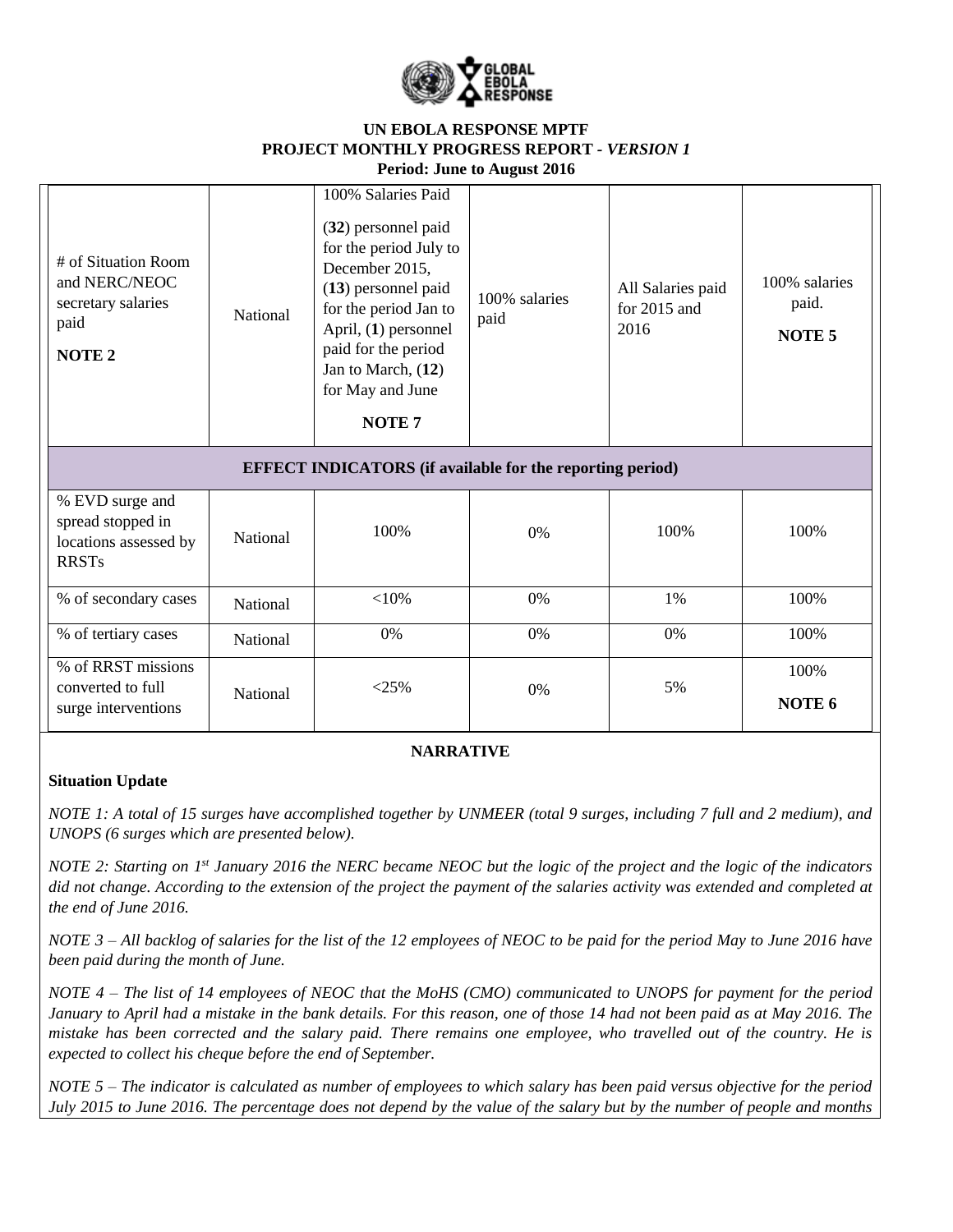

*that received the salary. Detailed calculation: 32 employees received slaray for the periods July to Dec 2015 + 13 employees received salary for 4 months, 1 employee for 3 months, 12 employees for 2 months;*

*indeed(32emplyees\*6months+13emplyees\*4months+1employee\*3months+12employees\*2months)/(32emplyees\*6months+1 3emplyees\*4months+1employee\*3months+12employees \*2months)=100%*

*NOTE 6: As at February 2016, there has been no active chain of EVD in Sierra Leone. No intervention was required; most effect indicators are not reporting activities since no activity was needed.* 

*NOTE 7: This note is to explain the reason why this indicator has been slightly changed if compaired to what can be found in the previus report (montly report of MAY 2016). As per request of the CMO, one of the 14 employees that should have received the salary for the period Jan to April 2016, since he did not continue to work for NEOC, have been paid only for the the months Jan to March.*

## **Financial Status:**

*The project financial status to date is USD 3,762,754.*

*Payment of 7 NOEC Staff in June (equal to USD 38,537) have been paid directly from UNOPS. The others have been paid through the BDO. Important to note that at the moment the BDO balance, acordin to last BDO declaration, is equal to 5,577,579.5 Leones.*

**Key Achievements** (*please use this section to highlight your key achievements for the month, using bullet points if preferred)*

*With the start of the Post Ebola recovery program at the beginning of 2016, a budget balance was still available under the project. The scope of the project for reprogramming the balance remains under discussion with the Ministry of Health and Sanitation. However, UNOPS was requested to extend its support for the payment of salaries for 14 National Emergency Operations Centre (NEOC), the successor to NERC for the Ebola Response for a six (6) month period from January to June 2016. The salaries of the NERC employees were fully paid at end of 2015 while the payment of salaries for NEOC, which was ongoing in May, is now fully paid. The objective for the payment of salaries for NEOC was to pay 14 employees for the period January to March, 13 on April, 12 from May to June included. In the month of June all outstanding payments were concluded (check issued, some of them not collected yet by the employees, majority of them has been collected during July and only one will be collected beginning September).*

*Some options were evaluated for the reprogramming of the funds with some initial considerations on solar power components for Screening and Isolation Units. After discussions, the MoHS requested that UNOPS evaluate the feasibility of constructing an additional Isolation Unit (6 beds) in Port Loko using the same design model that is currently in phase of implementation for the EERP project in six other government hospitals. Those evaluation showed that there is no economy of scale in such a small project and the cost of UNOPS services would be ecessive if compaire to the amount of works, in addition, some major challenges on the availability of land were detected during the feasibility study. This option has been indeed discharged. Once communicated to the MOHS this infomraiton it has been also suggested a number of alternative options and UNOPS is at the disposal of MoHS in considering other possible objectives for the re-scoping of the unspent*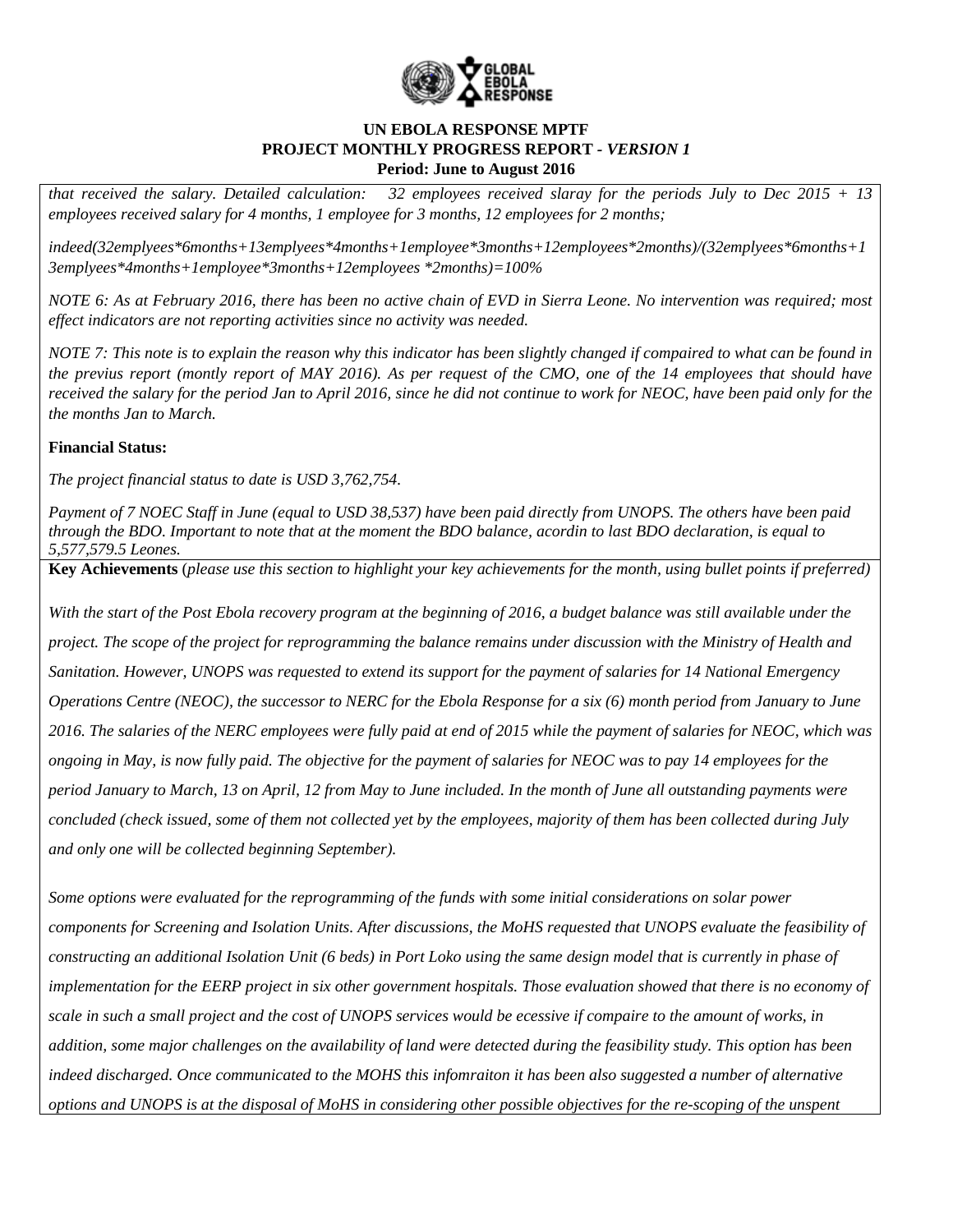

| <b>Activity</b>                                              | <b>Location</b> | <b>Key Achievement</b>                                                                                                                                                                                                                                                                                                                                                                                                                   |
|--------------------------------------------------------------|-----------------|------------------------------------------------------------------------------------------------------------------------------------------------------------------------------------------------------------------------------------------------------------------------------------------------------------------------------------------------------------------------------------------------------------------------------------------|
| <b>Operation NORTHERN</b><br><b>PUSH - Completed Phase 1</b> | Kambia          | 945 Mobile Phones, CUG and Chargers procured, which<br>$\bullet$<br>has resulted in improved alert reporting and surveillance<br>in Kambia. The 1 <sup>st</sup> Phase completed.<br>The second phase was primarily funded by the World<br>Bank and now 80% complete.                                                                                                                                                                     |
| Operation SAFEGUARD -<br><b>Completed Phase 1</b>            | Western Area    | 906 Mobile Phones, CUG and Chargers procured thus<br>$\bullet$<br>enhancing communication and timely reporting of<br>suspected cases by surveillance officers and community<br>volunteers. The western area safeguard 1 <sup>st</sup> phase<br>enhanced the communication gap between survivors and<br>community stakeholders. Phase 1 completed.                                                                                        |
| Surge Set-Up-<br><b>Completed</b>                            | Tonkolili       | Payment of hazard allowance for 125 quarantined<br>$\bullet$<br>Nurses and other medical staff in Masanga Hospital to<br>treat sick people while under quarantine.<br>The intervention of the Tonkolili surge increased<br>community awareness and ownership in the district<br>which contributed to eradicating EVD in the district.<br><b>Surge Completed.</b>                                                                         |
|                                                              |                 |                                                                                                                                                                                                                                                                                                                                                                                                                                          |
| Social Mobilization -<br><b>Completed</b>                    | Bombali         | Increased community engagement and ownership<br>$\bullet$<br>generated through chiefdom and section level meetings<br>in collaboration with Paramount Chiefs and other<br>traditional rulers. This is key to maintaining a resilient<br>zero. Increased community engagement in the district<br>which enhanced community ownership and early<br>warnings and reduction in the risk of complacency.<br><b>Surge Completed.</b>            |
| Operation TAP EBOLA -<br><b>Completed</b>                    | Tonkolili       | Increased community engagement involving local<br>$\bullet$<br>taskforces security checkpoints, survivors and okada<br>(motor bike) riders. Establishment of multi-pillar teams<br>of surveillance, social mobilization and psychosocial<br>teams to raise alert levels and maintaining resilient zero<br>case. Increased community buy in the in the district.<br>Enhanced the social mobilization and alert level. Surge<br>Completed. |
| Social Mobilization-<br><b>Completed</b>                     | Koinadugu       | Increased community engagement and ownership<br>$\bullet$<br>generated through chiefdom and section level meetings<br>in collaboration with Paramount Chiefs and other<br>traditional rulers. This is key to maintaining a resilient<br>zero. Increased communities buy in the Koinadugu                                                                                                                                                 |